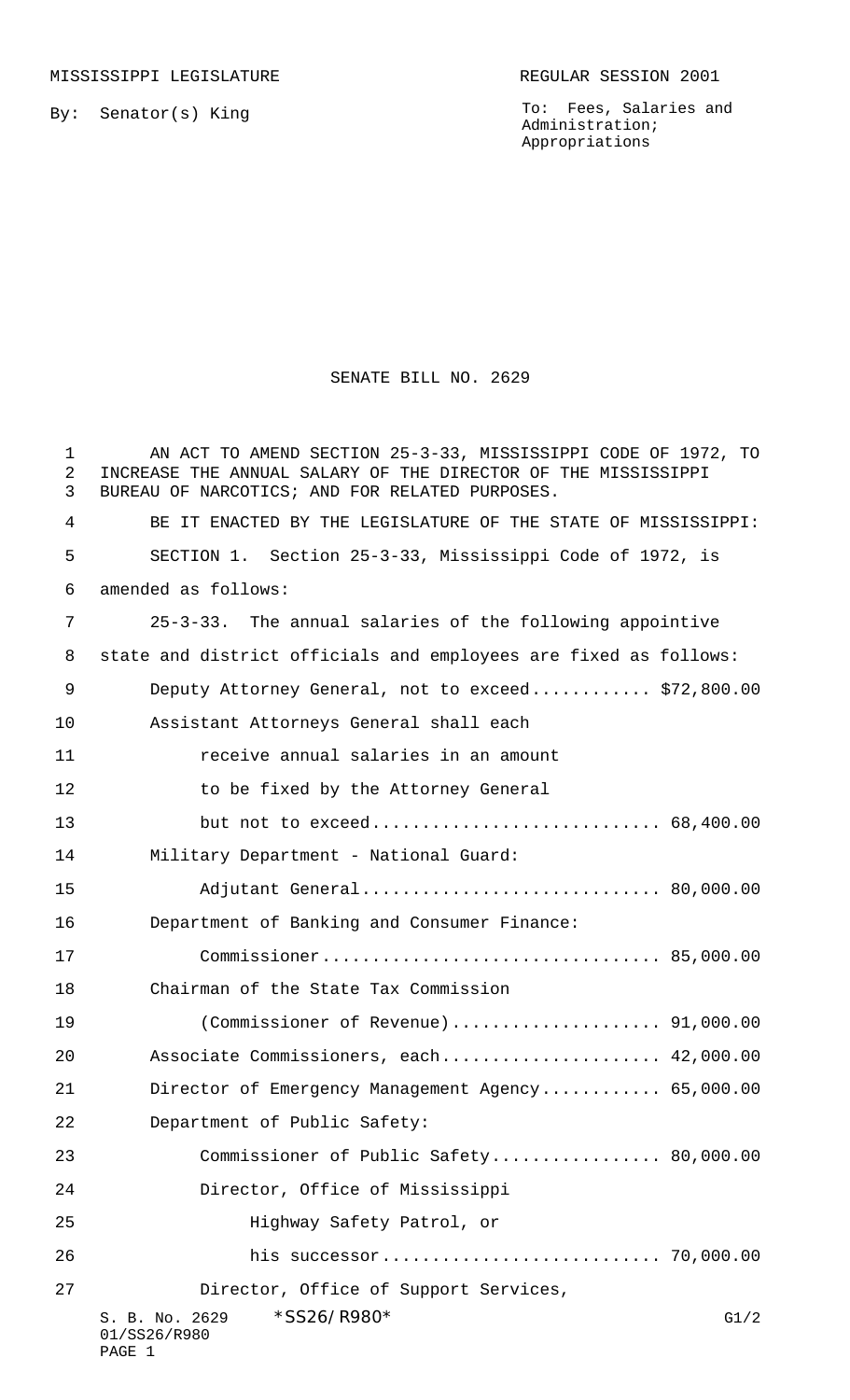| 28 |                                                         |  |
|----|---------------------------------------------------------|--|
| 29 | Department of Human Services:                           |  |
| 30 | Director, not to exceed 85,000.00                       |  |
| 31 | Workers' Compensation Commission:                       |  |
| 32 |                                                         |  |
| 33 |                                                         |  |
| 34 |                                                         |  |
| 35 | Administrative Judge, each 75,000.00                    |  |
| 36 | Archives and History:                                   |  |
| 37 |                                                         |  |
| 38 |                                                         |  |
| 39 | State Oil and Gas Board:                                |  |
| 40 |                                                         |  |
| 41 | Educational Television Authority:                       |  |
| 42 |                                                         |  |
| 43 | Director, Mississippi Library Commission,               |  |
| 44 |                                                         |  |
| 45 | Executive Secretary, Public Service                     |  |
| 46 |                                                         |  |
| 47 | Parole Board:                                           |  |
| 48 |                                                         |  |
| 49 | Administrative Assistant for                            |  |
| 50 | Parole Matters 42,000.00                                |  |
| 51 | Members, each 44,000.00                                 |  |
| 52 | Governor's State Bond Advisory Division:                |  |
| 53 |                                                         |  |
| 54 | Employment Security Commission:                         |  |
| 55 | Executive Director, not to exceed 70,000.00             |  |
| 56 | Executive Director, Department of                       |  |
| 57 | Mental Health, to be determined by the                  |  |
| 58 | State Board of Mental Health, not                       |  |
| 59 | to exceed 85,000.00                                     |  |
| 60 | Director, Division of Medicaid,                         |  |
|    | *SS26/R980*<br>S. B. No. 2629<br>01/SS26/R980<br>PAGE 2 |  |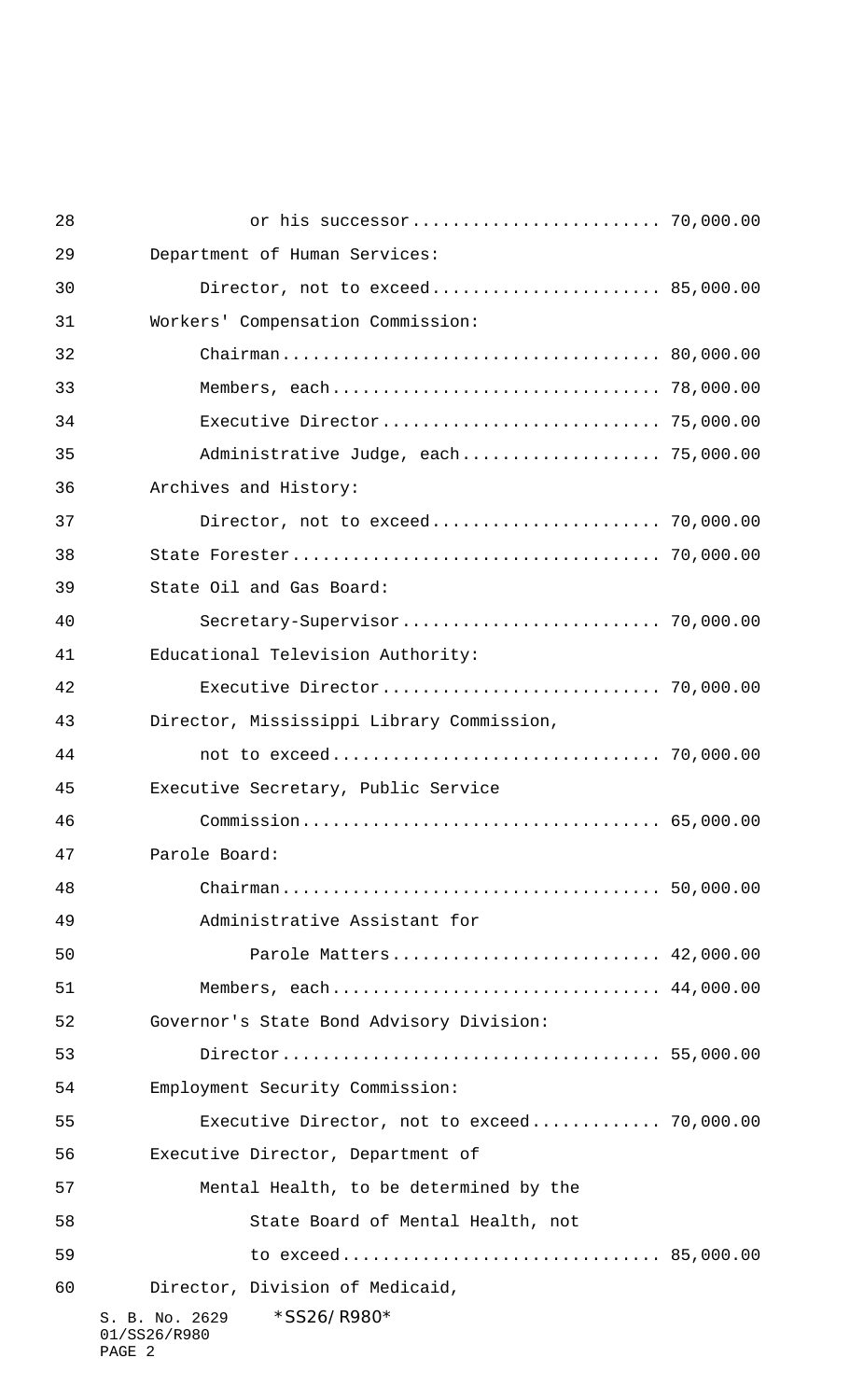| 61 |                                                         |  |
|----|---------------------------------------------------------|--|
| 62 | Director, State Department of Transportation,           |  |
| 63 |                                                         |  |
| 64 | State Entomologist 65,000.00                            |  |
| 65 | Clerk of the Supreme Court 60,000.00                    |  |
| 66 | State Aid Engineer, Division of State                   |  |
| 67 | Aid Road Construction 70,000.00                         |  |
| 68 | Executive Director, Judicial Performance                |  |
| 69 |                                                         |  |
| 70 | Executive Director, Department of Finance               |  |
| 71 | and Administration 85,000.00                            |  |
| 72 | Superintendent, Mississippi School for the              |  |
| 73 | Blind, to be determined by the State                    |  |
| 74 | Board of Education, not to exceed 65,000.00             |  |
| 75 | Superintendent, Mississippi School for the Deaf,        |  |
| 76 | to be determined by the State Board                     |  |
| 77 | of Education, not to exceed 65,000.00                   |  |
| 78 | Executive Director, State Fair Commission 65,000.00     |  |
| 79 | Executive Director, Department of Wildlife,             |  |
| 80 | Fisheries and Parks 80,000.00                           |  |
| 81 | Executive Director, Department of Environmental         |  |
| 82 |                                                         |  |
| 83 | Executive Director, Pat Harrison Waterway               |  |
| 84 |                                                         |  |
| 85 | Executive Director, Pearl River Basin                   |  |
| 86 | Development District 61,000.00                          |  |
| 87 | Executive Director, Pearl River Valley Water            |  |
| 88 |                                                         |  |
| 89 | Executive Director, Tombigbee River Valley              |  |
| 90 | Water Management District 61,000.00                     |  |
| 91 | Director, Soil and Water Conservation                   |  |
| 92 |                                                         |  |
| 93 | Commissioner, Mississippi Department of                 |  |
|    | *SS26/R980*<br>S. B. No. 2629<br>01/SS26/R980<br>PAGE 3 |  |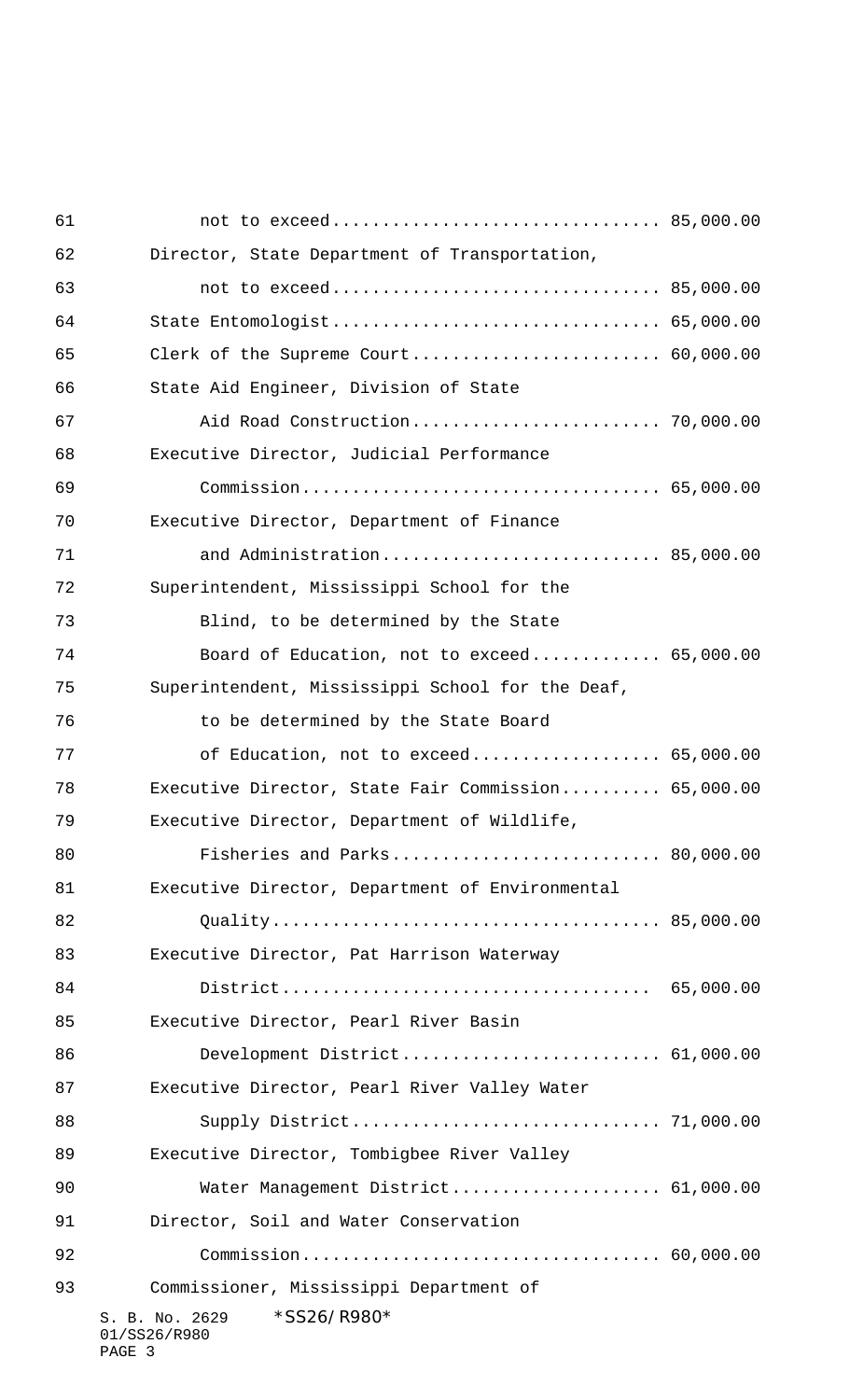| 94  |                                                         |  |
|-----|---------------------------------------------------------|--|
| 95  | Executive Director, Mississippi Department of           |  |
| 96  | Information Technology Services 85,000.00               |  |
| 97  | Executive Director, Mississippi Industries              |  |
| 98  |                                                         |  |
| 99  | Director, Mississippi Bureau of Narcotics 80,000.00     |  |
| 100 | Executive Secretary, State Veterans Affairs             |  |
| 101 |                                                         |  |
| 102 | Executive Officer, Veterans' Home Purchase              |  |
| 103 |                                                         |  |
| 104 | Chief Administrative Officer, Motor Vehicle             |  |
| 105 |                                                         |  |
| 106 | Stadium Manager, Mississippi Veterans                   |  |
| 107 | Memorial Stadium 55,000.00                              |  |
| 108 | Executive Director, Mississippi Arts                    |  |
| 109 |                                                         |  |
| 110 | Director, Mississippi Board of Nursing 60,000.00        |  |
| 111 | Director, State Board of Pharmacy 60,000.00             |  |
| 112 | Director, State Board of Public Contractors 50,000.00   |  |
| 113 | Director, Real Estate Commission 55,000.00              |  |
| 114 | Director of Support Services, Department                |  |
| 115 | of Rehabilitation Services 80,000.00                    |  |
| 116 | Executive Director, State Fire Academy 55,000.00        |  |
| 117 | Executive Director, Law Enforcement                     |  |
| 118 | Officers Training Academy 50,000.00                     |  |
| 119 | Executive Director, State Board of                      |  |
| 120 |                                                         |  |
| 121 | Executive Director, Mississippi                         |  |
| 122 |                                                         |  |
| 123 | Executive Director, Mississippi                         |  |
| 124 | Department of Marine Resources 70,000.00                |  |
| 125 | Executive Director, State Board of                      |  |
| 126 | Registration for Professional                           |  |
|     | *SS26/R980*<br>S. B. No. 2629<br>01/SS26/R980<br>PAGE 4 |  |